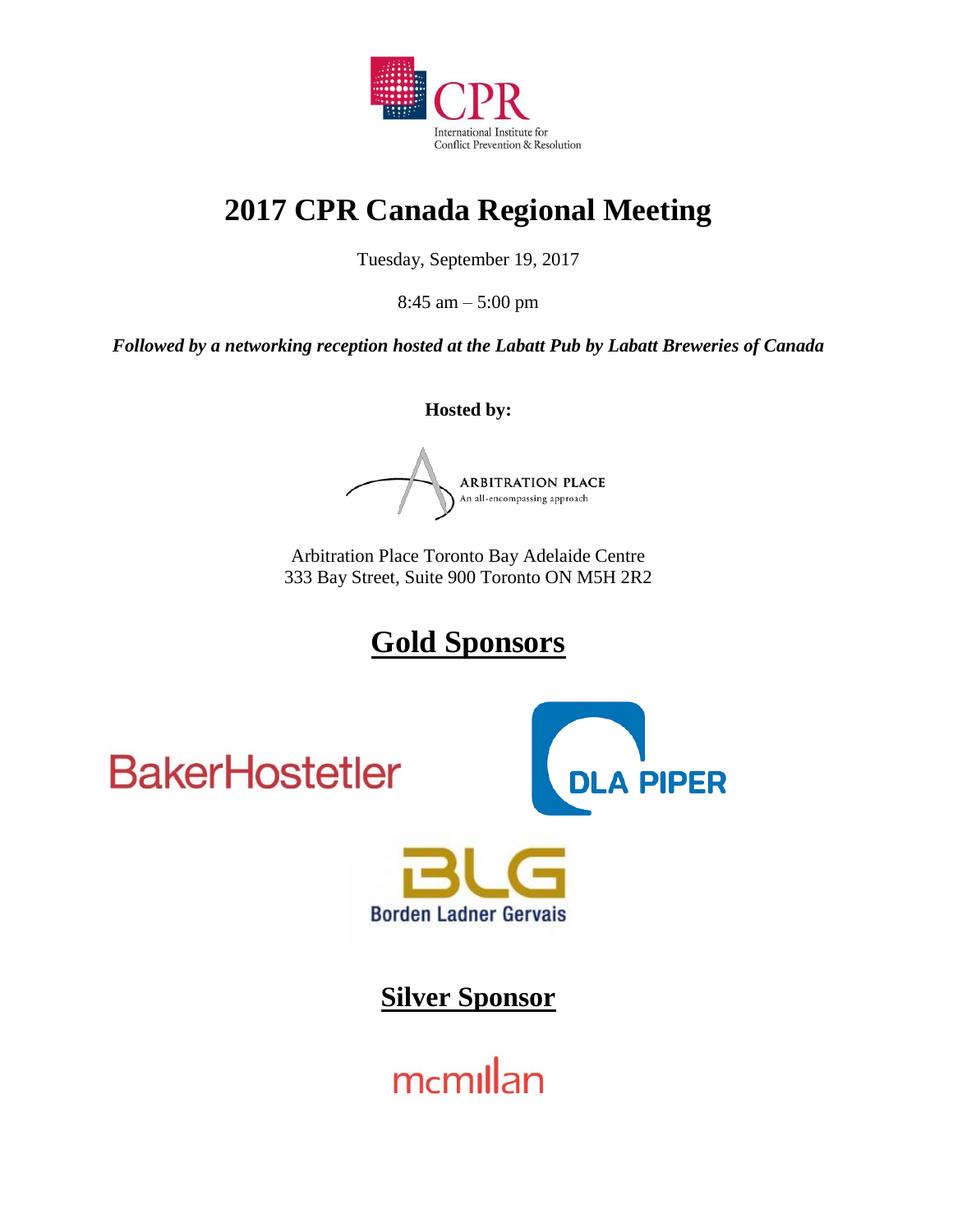

### **Agenda**

| $8:15 - 8:45$ am   | <b>Registration &amp; Breakfast</b>                                                                                                                                                                                                                                                                                                                                                                     |
|--------------------|---------------------------------------------------------------------------------------------------------------------------------------------------------------------------------------------------------------------------------------------------------------------------------------------------------------------------------------------------------------------------------------------------------|
| $8:45 - 9:00$ am   | Welcome and Opening Remarks – Olivier P. André, Vice President, Dispute<br>Resolution Services and International, International Institute for Conflict<br>Prevention and Resolution (CPR), and <b>Daniel Dawalibi</b> , General Counsel,<br><b>Arbitration Place Toronto</b>                                                                                                                            |
| $9:00 - 12:30$ pm  | Workshop – The Secret to a Successful Joint Venture: Building an Enduring<br>Relationship - Professor Joan Stearns Johnsen, University of Florida, Levin<br>College of Law, CPR Distinguished Neutral [2.75 Substantive CPD Hours and<br>0.5 Professionalism Hour (Ontario) & 4 NY CLE credits]                                                                                                         |
| $12:30 - 12:40$ pm | Morning Session Wrap-Up - Noah Hanft, President & CEO, International<br>Institute for Conflict Prevention & Resolution (CPR), former General Counsel,<br>Mastercard Worldwide                                                                                                                                                                                                                           |
| $12:40 - 2:00$ pm  | Luncheon with Keynote Speaker - The Honourable Ian Binnie, C.C., Q.C.,<br>former Justice of the Supreme Court of Canada introduced by Nina Mapara,<br>Vice President, Canada Region Counsel, Mastercard, & Co-Chair of CPR's<br>Canada Advisory Board [0.5 Substantive CPD Hour (Ontario)] – The keynote<br>address will start at 1:30 pm.                                                              |
| $2:00 - 3:15$ pm   | Arbitration Agreements: Which Law Applies and Why Is It Important? -<br>Moderated by Sashe D. Dimitroff, Partner, BakerHostetler [1. 25 Substantive<br><b>CPD Hours</b> (Ontario) & 1.5 NY CLE credits]                                                                                                                                                                                                 |
|                    | This panel will focus on the law applicable to arbitration agreements and<br>some of the practical considerations to take into account when drafting an<br>arbitration clause to avoid unintended consequences.                                                                                                                                                                                         |
|                    | Alexandra Dosman, Executive Director, New York International Arbitration<br>Center (NYIAC)<br><b>Jennifer Glasser, Senior Associate, White &amp; Case LLP, Vice Chair CPR's</b><br><b>Arbitration Committee</b><br><b>Shelby Grubbs</b> , Executive Director, Atlanta Center for International Arbitration<br>and Mediation (ACIAM)<br><b>Professor Doug Jones AO</b><br>Professor Janet Walker, FCIArb |
| $3:15 - 3:45$ pm   | <b>Networking Break</b>                                                                                                                                                                                                                                                                                                                                                                                 |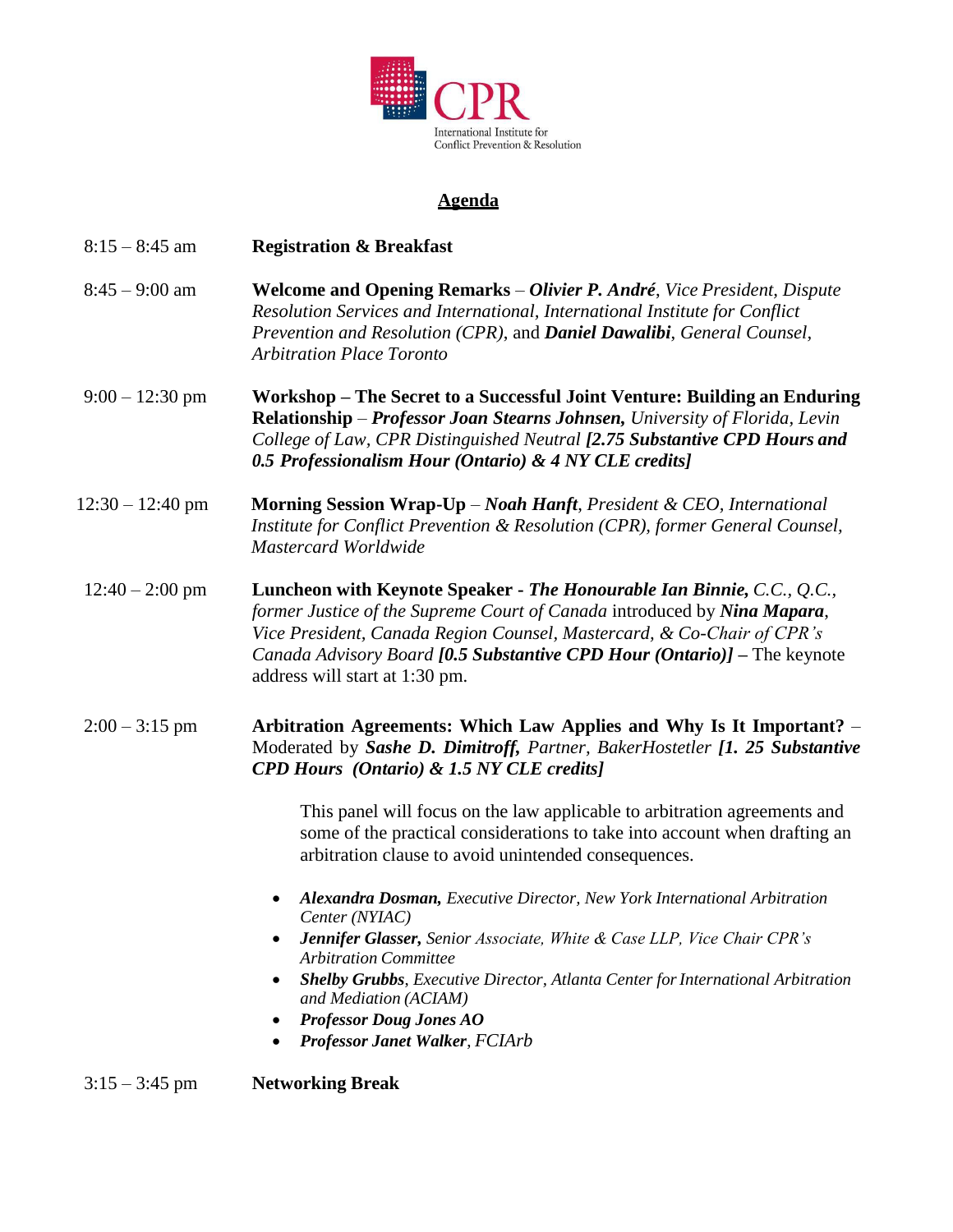

3:45 – 5:00 pm **A Comparative Discussion of Dispute Resolution in Canada and the USA in 2017 and Recent Trends** – Moderated by *Howard Krupat, Partner,* DLA Piper (Canada) LLP *[1. 25 Substantive CPD Hours (Ontario) & 1.5 NY CLE credits]*

> In a climate of increasingly complex and document-intensive dispute resolution processes, this panel will consider recent trends in a broad range of dispute resolution proceedings and their impact upon strategic considerations. The panel will also discuss similarities and differences between typical Canadian and U.S. processes.

- *Hagit M. Elul, Partner*, *Hughes Hubbard & Reed LLP, Chair of CPR's Arbitration Committee*
- *Yonni Fushman, Executive Vice President & Chief Legal Officer, Aecon Group Inc.*
- *Sarah K. McEachern, Partner, Borden Ladner Gervais, CPR Y-ADR Steering Committee Member*
- *Michael C. Smith, Counsel, General Motors of Canada Company*
- *Robert Wisner***,** *Partner, McMillan LLP, Co-Chair of CPR's Canada Advisory Board*

5:30 – 7:00 pm **Reception at the Labatt Pub generously hosted by Labatt Breweries of Canada**

# **Supporting Entities**